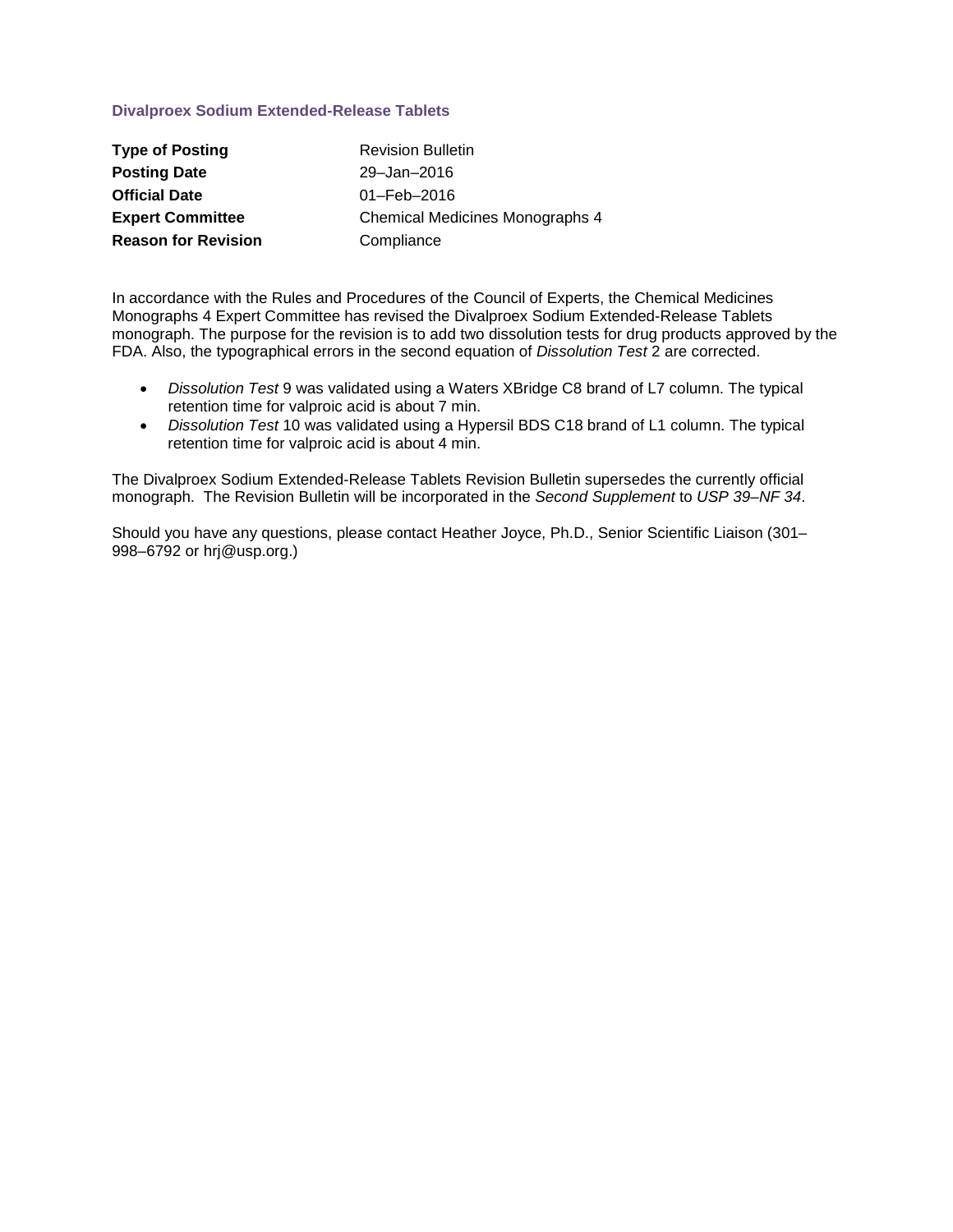## **Divalproex Sodium Extended-Release** PERFORMANCE TESTS **Tablets**

Divalproex Sodium Extended-Release Tablets contain an • **DISSOLUTION** (711)

• **<sup>A</sup>** 0.12 g of sodium hydroxide in 1 L of water. Adjust **.** The retention time of the major peak of the *Sample solution* corresponds to that of the *Standard solution*, as with diluted sodium hydroxide or phosphoric acid to obtained in the *Assay*.

### •

- **Buffer:** 0.5 g of citric acid and 0.4 g of dibasic sodium phosphate in 1 L of water
- **Mobile phase:** Methanol and *Buffer* (11:9). Adjust with phosphoric acid to a pH of 5.0.
- **Diluent:** *Buffer*, adjusted with phosphoric acid to a pH
- **Standard stock solution:** 2.5 mg/mL of USP Valproic
- from the *Standard stock solution* in *Diluent* **Mobile phase:** Methanol and *Buffer* (13:7)
- **Sample stock solution:** Transfer an amount of powder **Standard stock solution:** 2.5 mg/mL of USP Valproic (from NLT 20 Tablets) to a suitable volumetric flask to Acid RS in methanol obtain a nominal concentration of 2.5 mg/mL of val- **Standard solution:** 0.15 mg/mL of USP Valproic Acid methanol by shaking for 1 h. Dilute with Methanol to *volume*, and pass through a suitable filter.
- **Sample solution:** 1.0 mg/mL of valproic acid from the filtrate of the Sample stock solution in Diluent
- 
- 
- 
- 
- **Column:** 3.9-mm × 15-cm; 4-µm packing L11 **Flow rate:** 0.7 mL/min
- 
- **Injection volume:** 20 µL **System suitability**

- 
- **Relative standard deviation:** NMT 2.0% for valproic acid

**Analysis System suitability Samples:** *Standard solution* and *Sample solution* **Sample:** *Standard solution* Calculate the percentage of the labeled amount of val-<br>proic acid  $(C_8H_{16}O_2)$  in the portion of Tablets taken: **Tailing factor:** NMT 2.5 proic acid  $(C_8H_{16}O_2)$  in the portion of Tablets taken:

$$
Result = (rU/rS) \times (CS/CU) \times 100
$$
 **Analysis**

- 
- 
- 
- *Sample solution* (mg/mL)

*.* **Acceptance criteria:** 90.0%–110.0% of valproic acid

# *Change to read:* **DEFINITION**

amount of divalproex sodium equivalent to NLT 90.0%<br>and NMT 110.0% of the labeled amount of valproic acid<br>(C<sub>8</sub>H<sub>16</sub>O<sub>2</sub>). **Acid stage medium:** 0.1 N hydrochloric acid; 500 mL<br>**Buffer stage medium:** 21.6 g of sodium dodec **IDENTIFICATION**<br>• **A**. The retention time of the maior peak of the *Sample* **Consument Consument of Sample A.** The retention time of the maior peak of the *Sample* **Consument Consument Consument Consument Consument Cons** a pH of 5.5; 900 mL.<br>**Apparatus 2:** 100 rpm, with three-prong sinkers only **ASSAY example 25 of the COVID-MENT CONSUMING THE COVID-MENT CONSUMING THE CONSUMING STATE OF PROCEDURE 45 min in the Acid stage Fimes:** 45 min in the *Acid stage medium*; 3, 9, 12, and 24 h in the *Buffer stage medium* **Procedure:** After 45 min in the *Acid stage medium*, withdraw a sample from the solution, and immediately filter. Replace the *Acid stage medium* with the *Buffer stage medium*, and run the test for the times of 2.0<br>
of 2.0 specified.<br> **Suffer:** 1.42 g of dibasic sodium phosphate and it and a reach that USP Valproic Acid RS in methanol<br> **Acid RS** in methanol **1.0** mg/mL of USP Valproic Acid RS with phosphoric acid to a pH of 2.5. **Standard solution:** 1.0 mg/mL of USP Valproic Acid RS with phosphoric acid to a pH of 2.5.<br>
from the Standard stock solution: Transfer an amount of powder **Standard stock solution:** 2.5 mg/mL of USP Valproic<br> **Sample stoc** RS from the *Standard stock solution* in the *Buffer stage medium*. [NOTE—Add 40% of the flask volume of methanol before diluting with *Buffer stage medium* to volume.] filtrate of the *Sample stock solution* in *Diluent* **Sample solutions:** Pass a portion of the solution Chromatographic system<br>
(See Chromatography (621), System Suitability.) The size use the Sample solution from the Acid stage not<br>
Mode: LC and the Bution from the Bution from the Bution from the Bution from the Bution from size. Use the Sample solution from the Acid stage me-**Mode:** LC *dium* as is. Dilute the *Sample solution* from the *Buffer stage medium* with methanol by a factor of 2.<br>**Chromatographic system** (See Chromatography *(621), System Suitability.)*<br>**Mode:** LC **System suitability Detector:** UV 210 nm **Sample:** *Standard solution* **Column:** 3.9-mm × 15-cm; 10-µm packing L11 **Suitability requirements Column temperature:** 30° **Tailing factor:** NMT 2.0 for valproic acid<br>**Tailing factor:** NMT 2.0 for valproic acid **Flow rate:** 1 mL/min **Flow rate:** 1 mL/min **Flow rate:** 1 mL/min **Relative standard deviation:** NMT 2.0% for valproic **Flow rate:** 1 **Run time:** 6 min **Relative standard deviation:** NMT 2.0% **Samples:** *Standard solution*, *Sample solution* from the *r*<sub>*U*</sub> = peak response from the *Sample solution Acid stage medium*, and *Sample solutions* from the *r*<sub>*s*</sub> = peak response from the *Standard solution Buffer stage medium*  $C_5$  = concentration of USP Valproic Acid RS in the<br>
Standard solution (mg/mL)<br>  $C_U$  = nominal concentration of valproic acid in the<br>  $C_U$  = nominal concentration of valproic acid in the<br>  $C_U$  = nominal concentration of

$$
Result = (r_U/r_S) \times (C_S/L) \times V_A \times 100
$$

*<sup>r</sup><sup>U</sup>* = peak response from the *Sample solution*

- *<sup>r</sup><sup>S</sup>* = peak response from the *Standard solution*
- $C<sub>S</sub>$  = concentration of USP Valproic Acid RS in the *Standard solution* (mg/mL)
- *L* = label claim (mg/Tablet)
- *V<sup>A</sup>* = volume of the *Acid stage medium*, 500 mL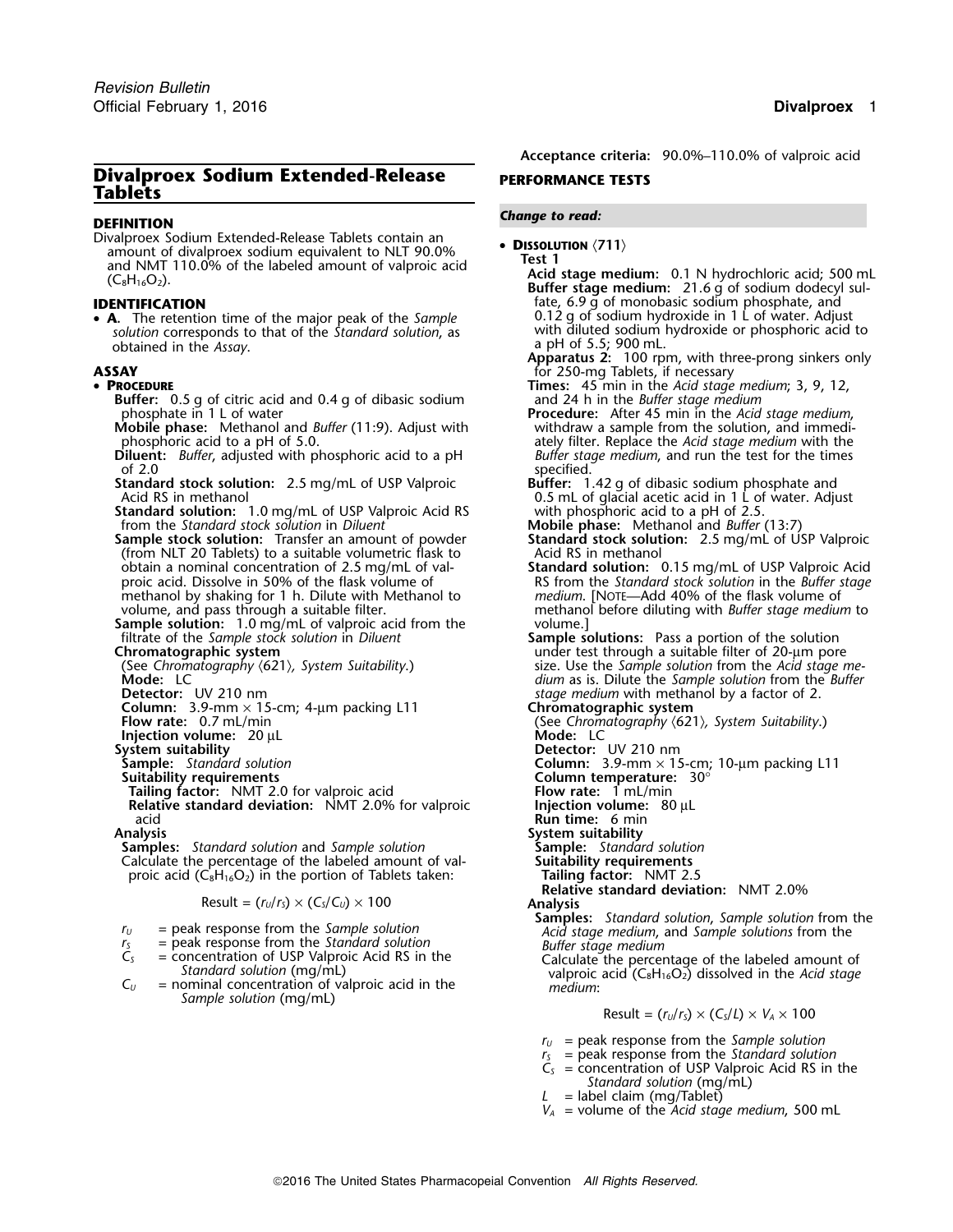Calculate the concentration of valproic acid  $(C_8H_{16}O_2)$  dissolved in the *Buffer* stage medium at the time interval, *t*, in mg/mL:

$$
C_t = (r_U/r_S) \times C_S \times D_U
$$

- $r_U$  = peak response from the *Sample solution*
- $r<sub>s</sub>$  = peak response from the *Standard solution*  $C<sub>S</sub>$  = concentration of USP Valproic Acid RS in the
- 
- $D_U$  = dilution factor of the *Sample solution* in the  $\nonumber$  24 NLT 75 NLT 75 NLT 75
- 

$$
Result = C_1 \times V_B \times (100/L)
$$

- 
- 
- 

Result = 
$$
[C_2 \times (V_B - V_S)] + (C_1 \times V_S) \times (100/L)
$$

- 
- 
- 
- 
- 
- 

Result = 
$$
C_n \times [V_B - (n-1) \times V_5] + [(C_1 + C_2 + ... + C_{n-1}) \times V_5] \times (100/L)
$$

- 
- $V_B$  = volume of the *Buffer stage medium*, 900 mL<br> $V_S$  = volume of the sample taken (mL)
- 
- 
- $C_2$  = concentration of valproic acid dissolved in the second time interval in the *Buffer stage*
- *medium* (mg/mL)<br>oncentration of valproic acid dissolved in the **Chromatographic system** *C* = concentration of valproic acid dissolved in the  $(n - 1)^{th}$  time interval in the *Buffer stage* 
	- medium (mg/mL)<br>http://www.magazi.com/magazine.com/magazine.com/magazine.com/magazine.com/magazine.com/magazine.com/magazine.co<br>Detector: UV 215 nm
- *L* = label claim (mg/Tablet)<br>**Tolerances**

**Acid stage:** NMT 10% of the labeled amount of val- **Flow rate:**<sup>1</sup> mL/min proic acid (C<sub>8</sub>H<sub>16</sub>O<sub>2</sub>) is dissolved. **Injection volume:** 50 μL **Buffer stage:** See *Table 1*. **System suitability**

| $O_2$ ) dissolved in the <i>Buffer stage medium</i> at<br>ne interval, t, in mg/mL:      |             | <b>Amount Dissolved,</b><br><b>Tablets labeled to</b><br>contain 500 mg of | <b>Amount Dissolved,</b><br><b>Tablets labeled to</b><br>contain 250 mg of |  |
|------------------------------------------------------------------------------------------|-------------|----------------------------------------------------------------------------|----------------------------------------------------------------------------|--|
| $C_t = (r_U/r_S) \times C_S \times D_U$<br>eak response from the S <i>ample solution</i> | Time<br>(h) | valproic acid<br>(%)                                                       | valproic acid<br>(%)                                                       |  |
| eak response from the Standard solution                                                  |             | $10 - 30$                                                                  | $10 - 30$                                                                  |  |
| oncentration of USP Valproic Acid RS in the                                              |             | $35 - 55$                                                                  | $35 - 60$                                                                  |  |
| Standard solution (mg/mL)                                                                | 12          | $45 - 70$                                                                  | $45 - 75$                                                                  |  |
| ilution factor of the <i>Sample solution</i> in the                                      | 24          | <b>NLT 75</b>                                                              | <b>NLT 75</b>                                                              |  |

Calculate the percentage of the labeled amount of valproic valproic acid ( $C_8H_{16}O_2$ ) in the *Buffer stage medium*<br>at the first time interval:<br>at the first time interval:<br>at the first time interval:<br> $\begin{array}{ccc}\n\text{The percentage of the labeled amount of$ 

- Ing indicates that it meets USP Dissolution Test 2.<br>**Acid stage medium:** 0.1 N hydrochloric acid; 500 mL  $V_B$  = concentration of valproic acid in the *Buffer*<br>
stage medium at the first time interval<br>
(mg/mL)<br>  $V_B$  = volume of the *Buffer* stage medium, 900 mL<br>  $L$  = label claim (mg/Tablet)<br>
Calculate the percentage of the l
	- 1 N sodium hydroxide to ensure that the final pH of<br>the mixture of media is 5.5.] Retain this solution to<br>dilute the solutions prepared later.
	-
- $C_2$  = concentration of valproic acid in the *Buffer*<br>
stage medium at the second time interval<br>
(mg/mL)<br>  $V_8$  = volume of the *Buffer* stage medium, 900 mL<br>  $V_5$  = volume of the sample taken at each time<br>  $C_1$  = conc
- stage medium at the first time interval<br>
(mg/mL)<br>  $L =$ label claim (mg/Tablet)<br>
Calculate the percentage of the labeled amount of<br>
valproic acid (C<sub>8</sub>H<sub>16</sub>O<sub>2</sub>) dissolved in the *Buffer* stage<br>
medium at the *n*<sup>th</sup> time i
	- **Buffer:** 3.5 g/L of monobasic sodium phosphate in water. Adjust with phosphoric acid to a pH of 3.5. *C* **Mobile phase:** Acetonitrile and *Buffer* (1:1)
- **Standard stock solution:** 28 mg/mL of USP Valproic *Acid RS* in a suitable volumetric flask. Dissolve with *C<sub>n</sub>* = concentration of valproic acid in the *Buffer* 20% of the flask volume of 1 N sodium hydroxide, *stage medium* at the *n<sup>th</sup>* time interval and dilute with water to volume. Dilute this solutio and dilute with water to volume. Dilute this solution (mg/mL)<br>
(mg/mL) with *Buffer stage medium* to obtain a final concentra-<br>
olume of the *Buffer stage medium*, 900 mL tion of about 2.8 mg/mL.
- $V_s$  = volume of the sample taken (mL) **Standard solutions:** Prepare a series of dilutions in **Standard solutions** Standard solutions in *C<sub>I</sub>* = concentration of valproic acid dissolved in the **Standard standard stock so** *C*<br> *C C*<sub>1</sub> = concentration of valproic acid dissolved in the *Buffer stage medium* from the *Standard stock solution*<br> *C in the concentrations of 0.028, 0.11, 0.22, 0.50, and*<br> *Concentrations of 0.028, 0.11, 0.22,* in the concentrations of 0.028, 0.11, 0.22, 0.50, and (mg/mL)<br>oncentration of valproic acid dissolved in the **Sample solution:** Withdraw 10 mL of the solution
	- under test, and pass through a suitable filter of 35-μm pore size.

(See *Chromatography* 〈621〉*, System Suitability*.) *<sup>n</sup>*−*<sup>1</sup>* (*<sup>n</sup>* <sup>−</sup> 1)th. time interval in the *Buffer stage*

**Column:** 4.6-mm × 15-cm; 5-µm packing L7<br>**Flow rate:** 1 mL/min

- 
- 
- 
- **Samples:** 0.028, 0.11, 0.22, 0.50, and 0.70 mg/mL of the *Standard solutions*
- **Suitability requirements**
- **Tailing factor:** NMT 2.0, using the 0.50-mg/mL *Standard solution* **Correlation coefficient:** NLT 0.999, using the five

concentrations of the *Standard solution*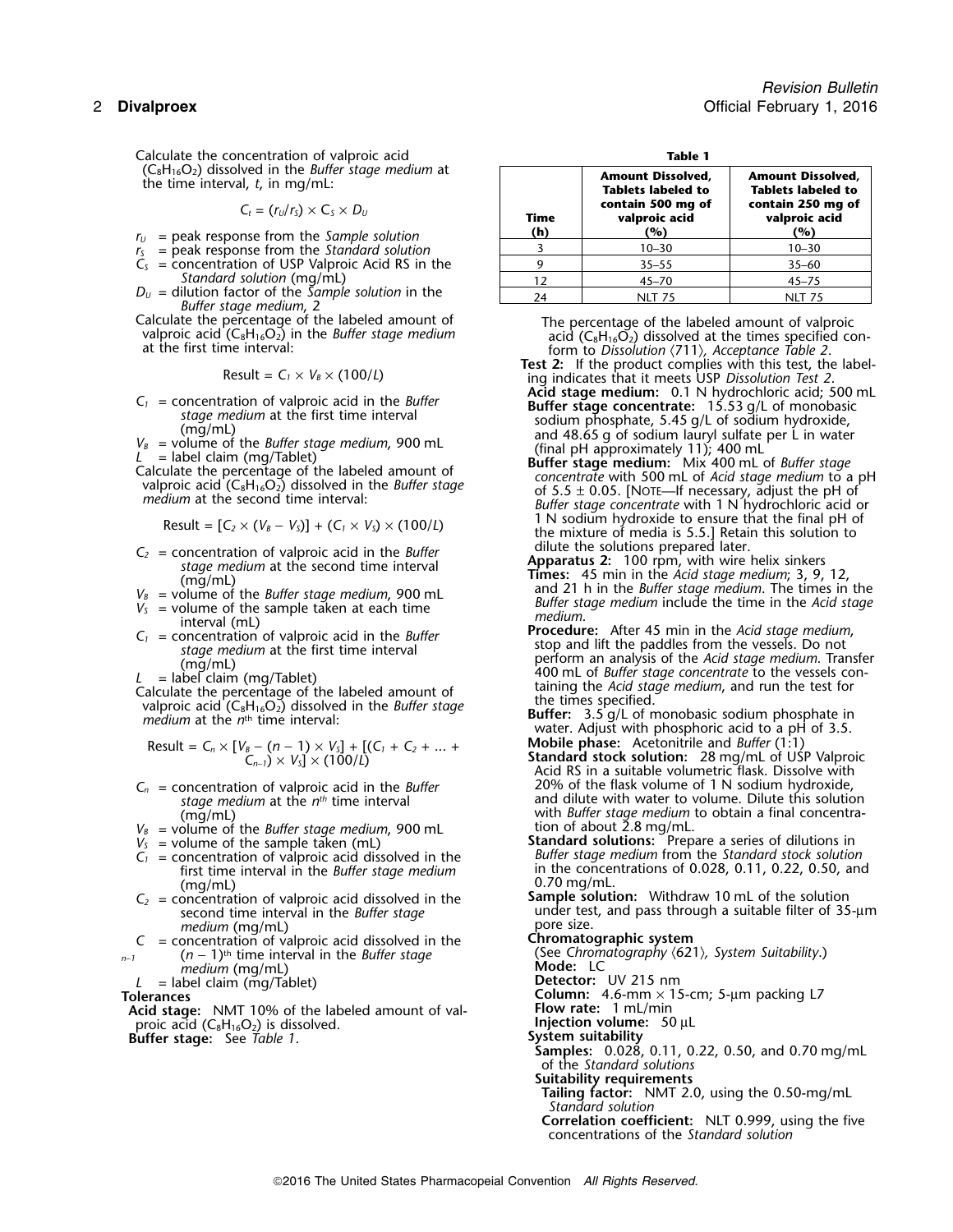**Analysis**<br> **Analysis** screen on top and bottom; 30-s drip time<br> **Analysis** screen on top and bottom; 30-s drip times: 1 h in Acid stage (row 1); 2, 12, and

rom the standard curve, determine the amount of *Buffer stage* (rows 2–4). The times in the *Buffer stage* valproic acid (C<sub>8</sub>H<sub>16</sub>O<sub>2</sub>) dissolved at each time inter-<br>valproic acid (C<sub>8</sub>H<sub>16</sub>O<sub>2</sub>) dissolved at each time in valproic acid (C<sub>8</sub>H<sub>16</sub>O<sub>2</sub>) dissolved at each time inter-<br>val using the response of each *Sample solution*. **Buffer:** 0.25 g of citric acid, 0.2 g of anhydrous dik

$$
Result = (C_1 \times V_B) \times (100/L)
$$

Calculate the percentage of the labeled amount of **Buffer stage standard stock solution:** 1 mg/mL of

• Result = {
$$
C_n \times [V_B - (n-1) \times V_S]
$$
 + [( $C_1 + C_2 + ... + C_{n-1}$ ) ×  $V_S$ ]} × (100/L) • (RB 1-Feb-2016)

- 
- 
- 
- 
- 
- -
- 
- 
- 
- $(6 1)^{th}$  limiterval in the *Buffer* stage<br>  $L = \text{label}$  medium (mg/Tablet)<br>  $L = \text{label}$  column: 3.9-mm × 15-cm; 5-µm packing L11<br>  $L = \text{label}$  column: 3.9-mm × 15-cm; 5-µm packing L11<br>
Tolerances: The percentage of the labeled
- **Relative standard deviation:** NMT 2.0% **Apparatus 3:** 30 dips/min, 20-mesh polypropylene<br>screen on top and bottom; 30-s drip time
	- **Samples:** *Sample solutions*<br>**From the standard curve, determine the amount of** *Buffer stage* **(rows 2–4). The times in the** *Buffer stage***<br>***Buffer stage* **(rows 2–4). The times in the** *Buffer stage*
	- val using the response of each *Sample solution*. **Buffer:** 0.25 g of citric acid, 0.2 g of anhydrous diba-Calculate the percentage of the labeled amount of sic sodium phosphate, 3.4 g of monobasic potassium<br>
	valproic acid (C<sub>8</sub>H<sub>16</sub>O<sub>2</sub>) dissolved in the *Buffer stage* phosphate, and 0.85 g of sodium hydroxide in 1 L of valproic acid (C<sub>8</sub>H<sub>16</sub>O<sub>2</sub>) dissolved in the *Buffer stage* phosphate, and 0.85 g of sodium hydroxide in 1 L of  $m$ edium at the first time interval:  $m$ edium at the first time interval: *water.* Adjust with phosphoric acid to a pH of 3.0 ± 0.05.

- Mobile phase: Acetonitrile and *Buffer* (30:70)<br>Acid stage standard stock solution: 1 mg/mL of USP  $A<sub>1</sub>$  = concentration of valproic acid in the *Buffer*<br>stage medium at the 3-h time interval<br>able amount of USP Valproic Acid RS in a suitable *stage medium* at the 3-h time interval able amount of USP Valproic Acid RS in a suitable<br>(mg/mL) volumetric flask in 10% of the flask volume of metha-<br>wolumetric flask in 10% of the flask volume of the *Buffer stage mediu v*alume of the *Buffer stage medium*, 900 mL nol to solubilize the valproic acid. Dilute with *Acid*  $\frac{1}{2}$  = label claim (mg/Tablet)
- valproic acid  $(C_8H_{16}O_2)$  dissolved in the *Buffer stage* and the surface of Naproic Acid RS in *Buffer stage medium*. Dissolve a suita-<br>A suitable amount of USP Valproic Acid RS in a suitaa suitable amount of USP Valproic Acid RS in a suitable volumetric flask in 10% of the flask volume of •methanol to solubilize the valproic acid. Dilute with
- Buffer stage medium to volume.<br>**Acid stage standard solution:** (L/2500) mg/mL of  $C_n$  = concentration of valproic acid in the *Buffer*<br>
stage medium at the *n*<sup>th</sup> time interval<br>  $C_1$  = concentration of valproic acid from Acid stage standard solution: (*L*/2500) mg/mL of<br>
stage medium, in Acid stage
	-
	-
	-
	-
	-
	-
	-
	-
	-
	-
	-
	-
	-

**Table 2**

|                 |                           | 3 h                                                                                                                           | 9 h                                                                                                                      | 12 <sub>h</sub>                                                                                                            | 21 <sub>h</sub>                                                                                |
|-----------------|---------------------------|-------------------------------------------------------------------------------------------------------------------------------|--------------------------------------------------------------------------------------------------------------------------|----------------------------------------------------------------------------------------------------------------------------|------------------------------------------------------------------------------------------------|
| $\overline{11}$ | Individual Tablets        | 10%-27%                                                                                                                       | 35%-70%                                                                                                                  | 44%-92%                                                                                                                    | <b>NLT 87%</b>                                                                                 |
| L <sub>2</sub>  | Average                   | 10%–27%                                                                                                                       | 35%-70%                                                                                                                  | 44%-92%                                                                                                                    | <b>NLT 87%</b>                                                                                 |
| L2              | <b>Individual Tablets</b> | 0%-37%                                                                                                                        | 25%-80%                                                                                                                  | 34%-102%                                                                                                                   | <b>NLT 77%</b>                                                                                 |
| L <sub>3</sub>  | Average                   | 10%-27%                                                                                                                       | 35%-70%                                                                                                                  | 44%-92%                                                                                                                    | NLT 87%                                                                                        |
| L <sub>3</sub>  | Individual Tablets        | NMT 2 Tablets are<br>outside the range of<br>0%-37%, and no<br>individual Tablet is<br>outside the range of<br>$0\% - 47\%$ . | NMT 2 Tablets are<br>outside the range of<br>25%-80%, and no<br>individual Tablet is<br>outside the range of<br>15%-90%. | NMT 2 Tablets are<br>outside the range of<br>34%-102%, and no<br>individual Tablet is<br>outside the range of<br>24%-112%. | NMT 2 Tablets release<br>less than 77%, and no<br>individual Tablet releases<br>less than 67%. |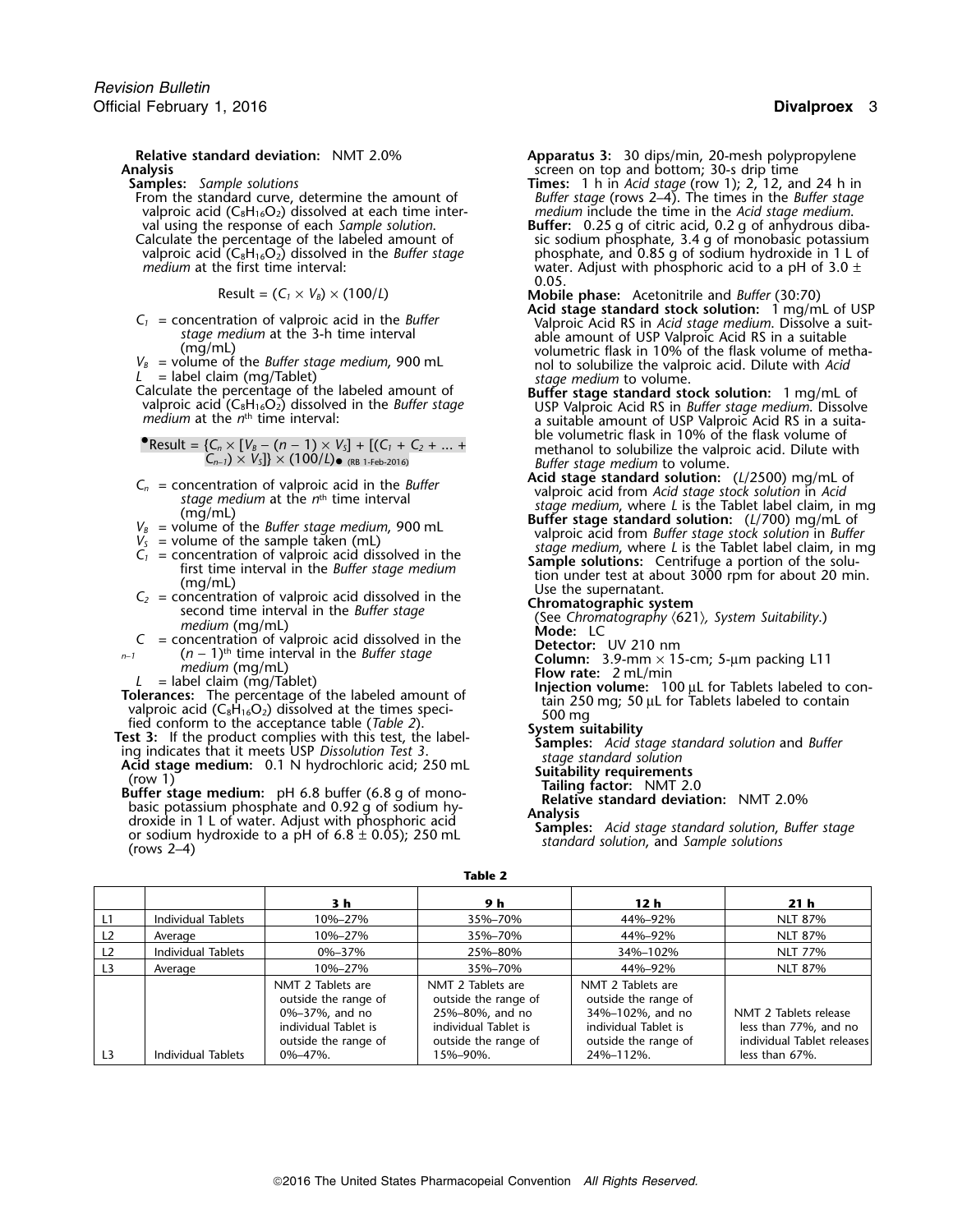valproic acid (C<sub>8</sub>H<sub>16</sub>O<sub>2</sub>) dissolved at each time point  $Q_i$ :

$$
Q_1 = (r_U/r_S) \times (C_S/L) \times V \times 100
$$

$$
Q_2 = [(r_U/r_S) \times (C_S/L) \times V \times 100] + Q_1
$$

$$
Q_{12} = [(r_U/r_S) \times (C_S/L) \times V \times 100] + Q_2
$$

$$
Q_{24} = [(r_{U}/r_{S}) \times (C_{S}/L) \times V \times 100] + Q_{12}
$$

- 
- 
- *C*<sub>S</sub> = concentration of valproic acid in the *Acid stage* for analy standard solution or *Buffer stage* standard medium. *standard solution* or *Buffer stage standard medium*. *solution* (mg/mL) **Chromatographic system**<br>= label claim (mg/Tablet) **Chromatography** (See Chromatography (62)
	-
- = volume of the *Acid stage medium* or *Buffer stage medium*, 250 mL *stage medium*, <sup>250</sup> mL **Detector:** UV 210 nm

| × | ۰.<br>M.<br>۰.<br>× | ۰.<br>× |
|---|---------------------|---------|
|   |                     |         |

| injectio<br>System<br>Sample<br>stage.<br>Suitabi | <b>Amount Dissolved,</b><br><b>Tablets labeled to</b><br>contain 250 mg of<br>valproic acid | <b>Amount Dissolved,</b><br><b>Tablets labeled to</b><br>contain 500 mg of<br>valproic acid | Time |
|---------------------------------------------------|---------------------------------------------------------------------------------------------|---------------------------------------------------------------------------------------------|------|
| <b>Tailine</b><br>Relati                          | (%)<br><b>NMT 10%</b>                                                                       | (%)<br><b>NMT 10</b>                                                                        | (h)  |
| Analysis                                          | $5 - 25$                                                                                    | $5 - 25$                                                                                    |      |
| <b>Sample</b>                                     | $65 - 85$                                                                                   | $55 - 75$                                                                                   | 12   |
| stando<br>Dff                                     | <b>NLT 80</b>                                                                               | <b>NLT 80</b>                                                                               | 24   |

- The percentage of the labeled amount of valproic acid<br>  $(C_8H_{16}O_2)$  dissolved at the times specified conform to<br>
Dissolution (711), Acceptance Table 2.<br>
Dissolution (711), Acceptance Table 2.
- Test 4: If the product complies with this test, the label-<br>ing indicates that it meets USP *Dissolution Test 4*.<br>Acid stage medium: 0.1 N hydrochloric acid; 500 mL<br>Buffer stage stock medium: 19.0 g/L of tribasic so-
- Acid stage medium: 0.1 N hydrochloric acid; 500 mL<br>
Buffer stage stock medium: 19.0 g/L of tribasic so-<br>
dium phosphate in water adjusted with hydrochloric<br>
dium phosphate in water adjusted with hydrochloric<br>
acid to a pH
- 
- 
- 
- and triethylamine (99.5: 0.5). Adjust with phosphoric for a second triethylamine (*r<sub>u</sub>/r<sub>s</sub>*) × C<sub>s</sub> × 100 and to a pH of 2.75.
- **Solution A:** 1.0 g/L of sodium lauryl sulfate in *Buffer <sup>r</sup><sup>U</sup>* = peak response from the *Buffer stage sample* **Mobile phase:** Acetonitrile and *Solution A* (50:50), *solution*
- degassed *r<sub>s</sub>* = peak response from the *Buffer stage standard*<br>**Acid stage standard stock solution:** 1 mg/mL of USP *solution*<br>Valproic Acid RS prepared as follows. Transfer a suita- *C<sub>S</sub>* = concentration of USP Valproi Valproic Acid RS prepared as follows. Transfer a suita-<br>ble amount of USP Valproic Acid RS to a volumetric<br>flask, and dissolve in 20% of the flask volume of ace-<br>flask, and dissolve in 20% of the flask volume of acetonitrile to solubilize valproic acid. Dilute with *Acid stage medium* to volume.
- Calculate the percentage of the labeled amount of **Acid stage standard solution:** (*L*/5000) mg/mL of valproic acid (C<sub>8</sub>H<sub>16</sub>O<sub>2</sub>) dissolved at each time point valproic acid from *Acid stage standard stock solution* in *Qi*: *Acid stage medium*, where *L* is the Tablet label claim,
	- in mg<br>*Buffer stage standard solution:* **(***L***/900) mg/mL of** USP Valproic Acid RS, prepared as follows. Transfer a  $Q_2 = [(r_U/r_S) \times (C_S/L) \times V \times 100] + Q_1$  suitable amount of USP Valproic Acid RS to a volumet-<br>ric flask, and dissolve in (L/50)% of the flask volume of acetonitrile. Dilute with *Buffer stage medium* to vol-
		- Acid stage sample solution: Withdraw a 10.0-mL aliquot at each time point, and pass a portion of the  $Z$  solution under test through a suitable filter of 0.45µm pore size.
- *r*<sub>*U*</sub> = peak response from the *Sample solution* at the **Buffer stage sample solution:** Withdraw a 10.0-mL aliquot at each time point, and pass a portion of the **Acid stage or Buffer stage time points** *Acid stage* or *Buffer stage* time points aliquot at each time point, and pass a portion of the <br>peak response from the *Acid stage standard* solution under test through a suitable filter of 0.45*r*<sub>S</sub> = peak response from the *Acid stage standard* solution under test through a suitable filter of 0.45*solution* or *Buffer stage standard solution*  $\mu$ m pore size. Replace the 10.0-mL aliquot withdrawn oncentration of valproic acid in the *Acid stage* for analysis with a 10.0-mL aliquot of *Buffer stage*

*<sup>L</sup>* = label claim (mg/Tablet) (See *Chromatography* 〈621〉*, System Suitability*.) **Tolerances:** See *Table 3*. **Column:** 4.6-mm × 15-cm; 5-µm packing L1 **Column temperature: 30<sup>°</sup><br>Flow rate: 1.5 mL/min Injection volume:** 50 µL **System suitability Tablets labeled to Tablets labeled to Samples:** *Acid stage standard solution* and *Buffer* **contain 500 mg of contain 250 mg of** *stage standard solution* **Suitability requirements (h) (%) (%) Tailing factor:** NMT 2.0 Relative standard deviation: NMT 2.0% **Samples:** *Acid stage standard solution, Buffer stage*<br> *Standard solution, Acid stage sample solution, and<br>
<i>Buffer stage sample solutions*<br>
Calculate the percentage of the labeled amount (Q<sub>A</sub>)

Result = 
$$
(r_U/r_S) \times C_S \times V_A \times (1/L) \times 100
$$

- 
- 
- 
- 
- 
- 

$$
Result_i = (r_U/r_S) \times C_S \times 100
$$

- 
- 
-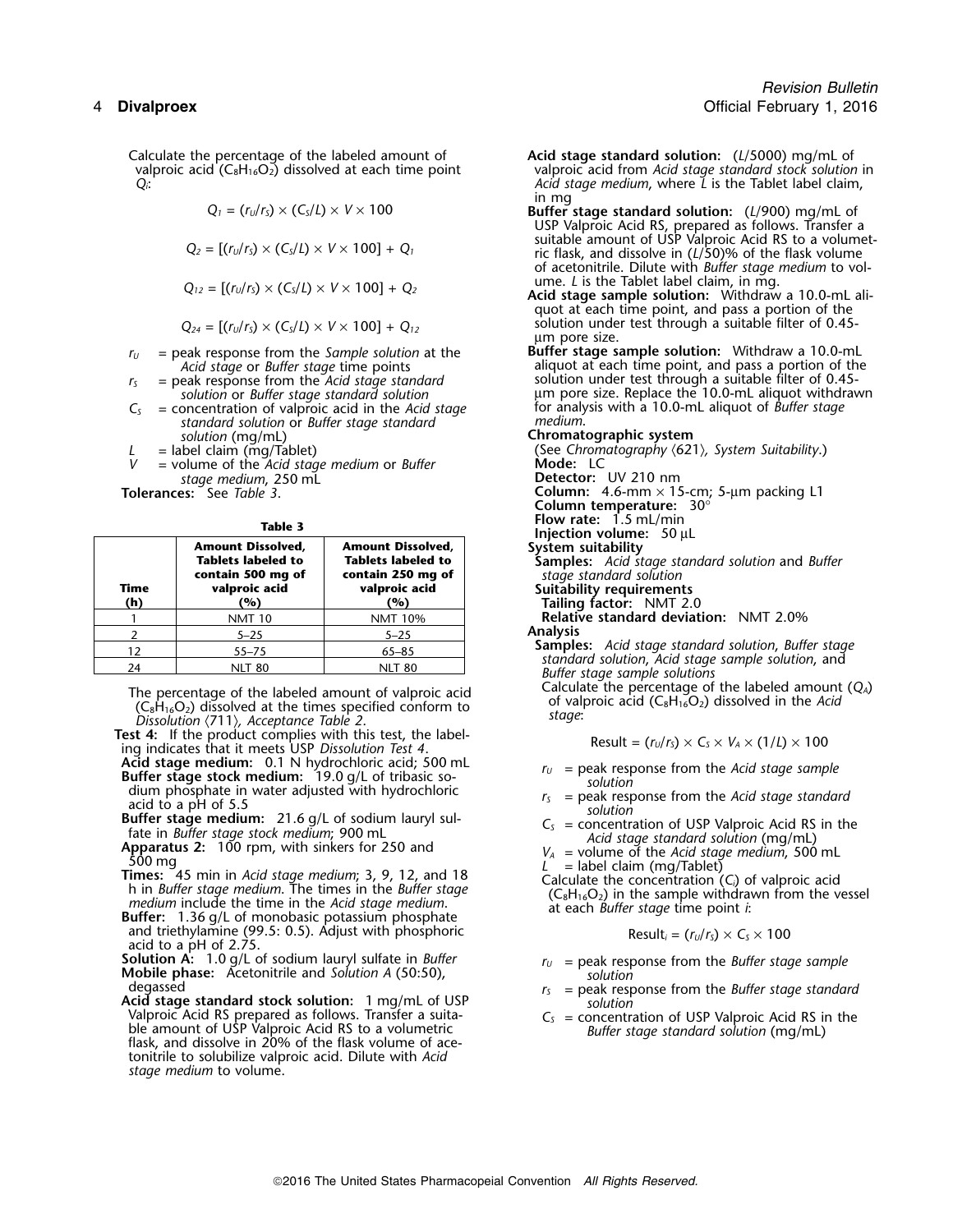Calculate the percentage of the labeled amount (*Qi*) **Buffer stage standard solution:** (*L*/900) mg/mL of of valproic acid (C8H16O2) dissolved at each *Buffer* valproic acid from *Standard stock solution* in *Buffer stage* time point *i*: *stage medium*, where *L* is the Tablet label claim, in mg

$$
Result_1 = [C_1 \times V_B \times (1/L) \times 100] + Q_A
$$

 $\text{Result}_2 = \{[(C_2 \times V_B) + (C_1 \times V_S)] \times (1/L) \times 100\} + Q_A$  Buffer stage sample solution: Withdraw a 10.0-mL

Result<sub>3</sub> = (
$$
\{(C_3 \times V_B) + [(C_2 + C_1) \times V_5]\} \times (1/L) \times 100
$$
)  
+ Q<sub>4</sub>

Result<sub>4</sub> = (
$$
\{(C_4 \times V_B) + [(C_3 + C_2 + C_1) \times V_5]\} \times (1/L) \times
$$
  
100) + Q<sub>A</sub>

 $C_i$  = concentration of valproic acid in the *Buffer Detectors stage sample solution* withdrawn at time

 $V_B$  = volume of the *Buffer stage medium*, 900 mL **Flow rate:** 1 mL/min <br>  $L =$  label claim (mg/Tablet) **Flow rate:** 50 uL *L* = label claim (mg/Tablet)<br> $Q_A$  = percentage of the labeled amount of valproic **System suitability** 

- $Q_A$  = percentage of the labeled amount of valproic acid dissolved in the *Acid stage*
- *<sup>V</sup><sup>S</sup>* = volume of the *Buffer stage sample solution stage standard solution* withdrawn from the vessel (mL) **Suitability requirements**<br> **es:** See Table 4. **Suitability requirements**

**Tolerances:** See *Table 4*.

| $\sim$<br>$\sim$ |  |
|------------------|--|
|------------------|--|

| Time<br><b>Point</b><br>(i) | Time<br>(h) | <b>Amount Dissolved,</b><br><b>Tablets labeled to</b><br>contain 500 mg of<br>valproic acid<br>(%) | <b>Amount Dissolved,</b><br><b>Tablets labeled to</b><br>contain 250 mg of<br>valproic acid<br>(%) | <b>Samples:</b> Acia stage standard solution, Buller s<br>standard solution, Acid stage sample solution, a<br>Buffer stage sample solutions<br>Calculate the percentage of the labeled amou<br>of valproic acid ( $C_8H_{16}O_2$ ) dissolved in the A<br>stage: |
|-----------------------------|-------------|----------------------------------------------------------------------------------------------------|----------------------------------------------------------------------------------------------------|-----------------------------------------------------------------------------------------------------------------------------------------------------------------------------------------------------------------------------------------------------------------|
|                             |             | $10 - 30$                                                                                          | $10 - 30$                                                                                          |                                                                                                                                                                                                                                                                 |
|                             |             | $40 - 70$                                                                                          | $35 - 60$                                                                                          | Result = $(r_U/r_S) \times C_S \times V_A \times (1/L) \times 100$                                                                                                                                                                                              |
|                             | 12          | $60 - 90$                                                                                          | $50 - 80$                                                                                          | $=$ peak response from the Acid stage samp<br>$r_{II}$                                                                                                                                                                                                          |
|                             | 18          | <b>NLT 85</b>                                                                                      | <b>NLT 85</b>                                                                                      | solution                                                                                                                                                                                                                                                        |

The percentage of the labeled amount of valproic acid<br>  $(C_8H_{16}O_2)$  dissolved at the times specified conform to<br>
Dissolution  $\langle 711 \rangle$ , Acceptance Table 2.<br> **Test 5:** If the product complies with this test, the label-<br>

Buffer stage medium: 21.6 g/L of sodium dodecyl

sulfate in *Buffer stage stock medium*; 900 mL **Apparatus 2:** 100 rpm, with three-prong sinkers *r<sub>i</sub>* = peak response from the *Buffer stage sample*<br>**Times:** 45 min in *Acid stage medium*; 3, 9, 12, and 24 *solution*<br>h in *Buffer stage medium*. The times in the *Buffe* 

- 
- medium.<br> **Procedure:** After 45 min in Acid stage medium and<br>
the collection of the Acid stage sample solution, dis-<br>
card the remainder of the Acid stage medium and add<br>
the Buffer stage medium.<br>
the Buffer stage medium.<br> the *Buffer stage medium*. *stage* time point *i*: **Solution A:** Dilute 5 mL of phosphoric acid with
- water to 25 mL.
- **Buffer:** 6.8 g/L of monobasic potassium phosphate in water. Adjust with *Solution A* to a pH of 3.0.
- **Mobile phase:** Acetonitrile and *Buffer* (40:60), Resulting the substitution of *R* degassed
- **Standard stock solution:** 1.4 mg/mL of USP Valproic<br>Acid RS in *Mobile phase*
- **Acid stage standard solution:** ( $L/5000$ ) mg/mL of valproic acid from *Standard stock solution* in *Acid stage medium*, where *L* is the Tablet label claim, in mg

- **Acid stage sample solution:** Withdraw a 10.0-mL ali-Result<sub>*1*</sub> =  $[C_1 \times V_B \times (1/L) \times 100] + Q_A$  quot at the time point, and pass a portion of the solution under test through a suitable filter of 0.45-<br>µm pore size.
	- aliquot at each time point, and pass a portion of the solution under test through a suitable filter of 0.45um pore size. Replace the 10.0-mL aliquot withdrawn<br>for analysis with a 10.0-mL aliquot of *Buffer stage medium*.

Result*<sup>4</sup>* = ({(*C<sup>4</sup>* <sup>×</sup> *<sup>V</sup>B*) + [(*C3*<sup>+</sup>*C2*<sup>+</sup>*C1*) <sup>×</sup> *<sup>V</sup>S*]} × (1/*L*) <sup>×</sup> **Chromatographic system**

100) + *Q* (See *Chromatography* 〈621〉*, System Suitability*.) *<sup>A</sup>* **Mode:** LC oncentration of valproic acid in the *Buffer* **Column:** Detector: UV 210 nm<br> *stage sample solution* withdrawn at time **Column:** 4.6-mm × 10-cm; 5-µm packing L1<br>
point *i* (mg/mL) **Column temperature:** 50° **Column temperature:** 50°<br>**Flow rate:** 1 mL/min

acid dissolved in the *Acid stage* **Samples:** *Acid stage standard solution* and *Buffer*

- 
- 

**Relative standard deviation:** NMT 2.0%

**Analysis Table 4 Samples:** *Acid stage standard solution*, *Buffer stage* **Amount Dissolved, Amount Dissolved,** *standard solution*, *Acid stage sample solution*, and **Tablets labeled to Tablets labeled to** *Buffer stage sample solutions*

**Time contain 500 mg of contain 250 mg of** Calculate the percentage of the labeled amount (*QA*) **p** of valproic acid (C<sub>8</sub>H<sub>16</sub>O<sub>2</sub>) dissolved in the *Acid* stage:

Result = 
$$
(r_U/r_S) \times C_S \times V_A \times (1/L) \times 100
$$

- $r_U$  = peak response from the *Acid stage sample* solution
- 
- 

Result<sub>i</sub> = 
$$
(r_i/r_s) \times C_s
$$

- 
- h in *Buffer stage medium*. The times in the *Buffer stage <sup>r</sup><sup>S</sup>* = peak response from the *Buffer stage standard medium* do not include the time in the *Acid stage solution*
	-

$$
Result_1 = [C_1 \times V_B \times (1/L) \times 100] + Q_A
$$

$$
Result_2 = \{ [(C_2 \times V_B) + (C_1 \times V_S)] \times (1/L) \times 100 \} + Q_A
$$

Result<sub>3</sub> = (
$$
\{(C_3 \times V_B) + [(C_2 + C_1) \times V_5]\} \times (1/L) \times 100
$$
)  
+  $Q_A$ 

Result<sub>4</sub> = (
$$
\{(C_4 \times V_B) + [(C_3 + C_2 + C_1) \times V_5]\} \times (1/L) \times
$$
  
100) + Q<sub>A</sub>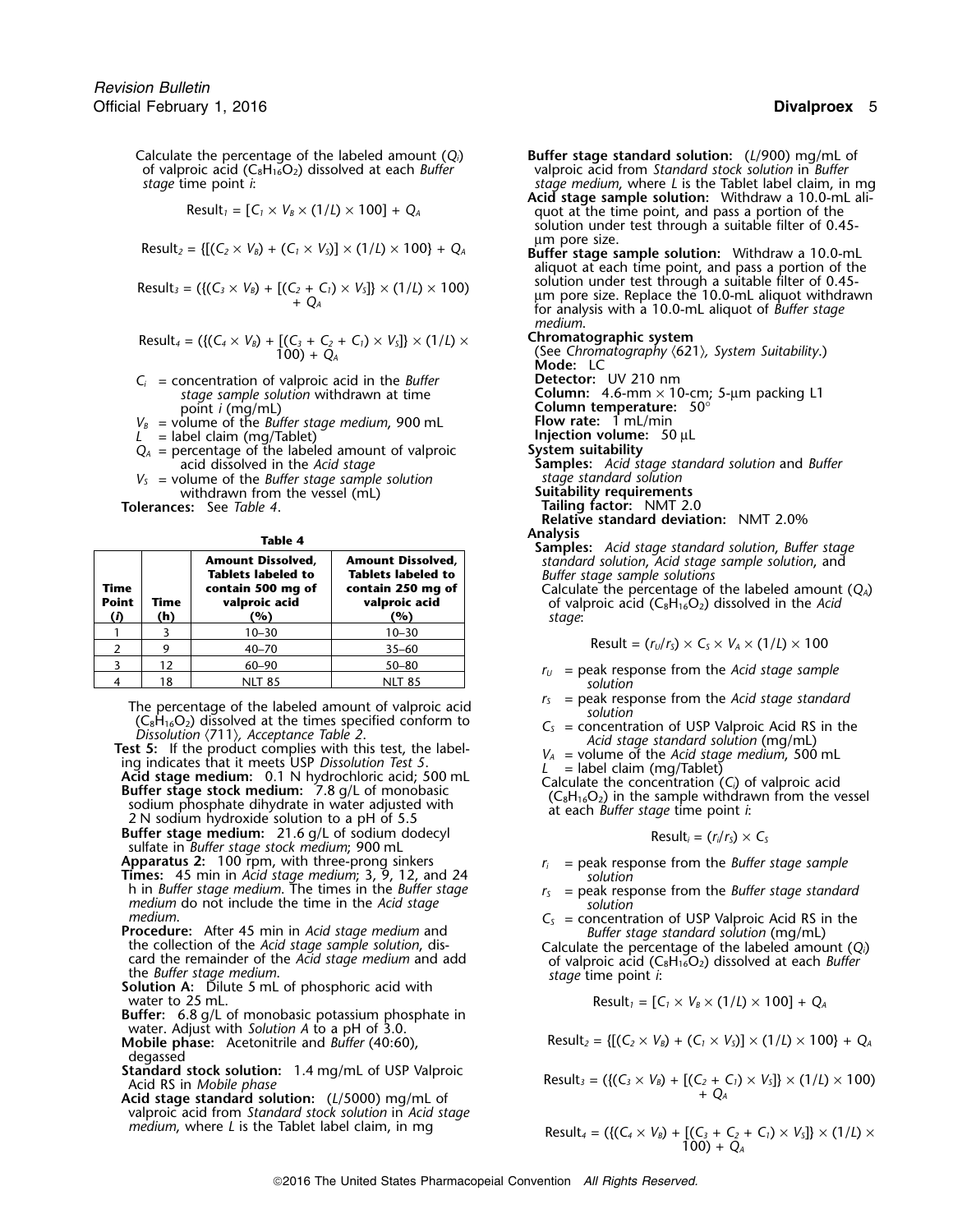- 
- *V<sup>B</sup>* = volume of the *Buffer stage medium*, 900 mL  $L =$  label claim (mg/Tablet)
- 
- $Q_A$  = percentage of the labeled amount of valproic acid dissolved in the *Acid stage*
- $V_s$  = volume of the Buffer stage sample solution withdrawn from the vessel (mL)

**Tolerances:** See *Table 5*.

| × | ۰.<br>M.<br>٠ | v<br>v. |
|---|---------------|---------|

| <b>Time Point</b> | Time<br>(h) | <b>Amount Dissolved</b><br>(%) |
|-------------------|-------------|--------------------------------|
|                   |             | $10 - 30$                      |
|                   |             | 40–60                          |
|                   |             | $45 - 85$                      |
|                   | 24          | <b>NLT 85</b>                  |

The percentage of the labeled amount of valproic acid  $V_s$  = volume of the *Sc*<br>(C<sub>8</sub>H<sub>16</sub>O<sub>2</sub>) dissolved at the times specified conform to the vessel (mL)  $(\mathsf{C}_8\mathsf{H}_{16}\mathsf{O}_2)$  dissolved at the times specified conform to the vessel (mL)<br>Dissolution (711), Acceptance Table 2. *Dissolution* **Tolerances:** See *Table 6*. 〈711〉*, Acceptance Table 2*.

**Test 6:** If the product complies with this test, the labeling indicates that it meets USP *Dissolution Test 6*. **Medium:** pH 6.8 phosphate buffer (6.0 g/L of anhy-

drous monobasic sodium phosphate in water adjusted<br>with 240 g/L of sodium hydroxide in water to a pH of 6.8); 900 mL<br>Apparatus 2: 100 rpm<br>Times: 1, 4, 8, and 24 h in Medium

- **Buffer:** 6.0 g/L of anhydrous monobasic sodium phosphate in water
- **Mobile phase:** Acetonitrile and *Buffer* (50:50). Adjust

with phosphoric acid to a pH of 3.0.<br>**Standard solution:** (*L*/900) mg/mL of USP Valproic<br>Acid RS, where *L* is the label claim in mg/Tablet, pre-

**Analysis** water to 100 mL.<br>**Samples:** Standard solution and Sample solutions **buffer:** 3.5 a/L of

**Examples:** Standard solution and Sample solutions<br>
Calculate the concentration (C<sub>i</sub>) of valproic acid<br>
(C<sub>s</sub>H<sub>16</sub>O<sub>2</sub>) in the sample withdrawn from the vessel<br>
at each time point *i*:<br>
at each time point *i*:<br>
Mobile ph

$$
Result_i = (r_i/r_s) \times C_s
$$

- 
- 
- 

 $C_i$  = concentration of valproic acid in the *Buffer* Calculate the percentage of the labeled amount (*Q*<sub>*i*</sub>) stage sample solution withdrawn at time of valproic acid ( $C_sH_1_6O_2$ ) dissolved at each *Buffer stage sample solution* withdrawn at time of valproic acid (C<sub>8</sub>H<sub>16</sub>O<sub>2</sub>) dissolved at each *Buffer*<br>point *i* (mg/mL) point *i*. stage time point *i*:

$$
Result_2 = \{ [C_2 \times (V - V_5)] + (C_1 \times V_5) \} \times (1/L) \times 100
$$

Result<sub>3</sub> = (
$$
{C_3 \times [V - (2 \times V_5)]}
$$
 +  $[(C_2 + C_1) \times V_5]) \times (1/L) \times 100$ 

$$
Result_4 = (\{C_4 \times [V - (3 \times V_5)]\} + [(C_3 + C_2 + C_1) \times V_5])
$$
  
 
$$
\times (1/L) \times 100
$$

*V* = volume of *Medium*, 900 mL<br>*L* = label claim (mg/Tablet)<br>*V<sub>s</sub>* = volume of the *Sample solution* withdrawn from

|                             | таше о      |                                                                                                    |                                                                                                    |  |  |
|-----------------------------|-------------|----------------------------------------------------------------------------------------------------|----------------------------------------------------------------------------------------------------|--|--|
| Time<br><b>Point</b><br>(i) | Time<br>(h) | <b>Amount Dissolved,</b><br><b>Tablets labeled to</b><br>contain 500 mg of<br>valproic acid<br>(%) | <b>Amount Dissolved,</b><br><b>Tablets labeled to</b><br>contain 250 mg of<br>valproic acid<br>(%) |  |  |
|                             |             | $10 - 30$                                                                                          | $10 - 30$                                                                                          |  |  |
|                             |             | $25 - 45$                                                                                          | $28 - 48$                                                                                          |  |  |
|                             |             | $40 - 60$                                                                                          | $40 - 65$                                                                                          |  |  |
|                             |             |                                                                                                    |                                                                                                    |  |  |

Acid RS, where *L* is the label claim in mg/Tablet, pre-<br>
pared as follows. Transfer USP Valproic Acid RS to an (C<sub>8</sub>H<sub>16</sub>O<sub>2</sub>) dissolved at the times specified conform to pared as follows. Transfer USP Valproic Acid RS to an  $(C_8H_{16}O_2)$  dissolved at the times specified conform to appropriate volumetric flask. Add 5% of the flask vol-<br>
Dissolution (711), Acceptance Table 2.

ume of methanol to dissolve the valproic acid. Dilute<br>with *Medium* to volume.<br>**Sample solutions:** Withdraw an aliquot at each time<br>point, and pass a portion of the solution under test<br>**Buffer stage medium:** 0.1 N hydrochl point, and pass a portion of the solution under test<br>through a suitable filter.<br>through a suitable filter.<br> $\frac{Buffer stage medium: pH 5.5 phosphate buffer with 75 mM sodium dodecyl sulfate (dissolve 78.0 g of 75.0 m/sodium dodecyl surface) and 75.0 m/sodium dodecyl surface.$ **Chromatographic system**<br>(See Chromatography (621), System Suitability.) **Chromatography (621)**, System Suitability.) **Chromatography** water, adjust with 10 q/L of sodium hydroxide in (See *Chromatography* 〈621〉*, System Suitability*.) water, adjust with 10 g/L of sodium hydroxide in Mode: LC water to a pH of 5.5, and add 216.3 g of sodium<br>Detector: UV 210 nm dodecyl sulfate); 900 mL<br>**Column:** 4.6-mm × 15-cm; 5-µm packing L7 **Apparatus 2:** 100 rpm

- **Column temperature:**  $30^{\circ}$  **Times:**  $45$  min in Acid stage medium; 3, 9, 12, and 24<br> **Flow rate:** 1 mL/min **the stage medium.** The times in the *Buffer*<br> **Injection volume:** 100 µL stage medium include the time in the **Injection volume:**<sup>100</sup> <sup>µ</sup><sup>L</sup> *stage medium* include the time in the *Acid stage* **System suitability** *medium*.
- **Sample:** Standard solution<br> **Suitability requirements**<br> **Column efficiency:** NLT 1000 theoretical plates<br> **Column efficiency:** NLT 1000 theoretical plates<br> **Column efficiency:** NLT 1000 theoretical plates<br> **Column efficie**

**The** *Buffer standard deviation:* NMT 2.0% **Solution A:** Dilute 10 mL of phosphoric acid with **Analysis** water to 100 mL.

**Standard stock solution:** 0.7 mg/mL of USP Valproic Acid RS prepared as follows. Transfer a suitable quantity of USP Valproic Acid RS to an appropriate volu $t_i$  = peak response from the *Sample solution* and  $t_i$  and  $t_i$  and dissolve in 10% of the final flask volu-<br> $t_s$  = peak response from the *Standard solution* metric flask and dissolve in 10% of the final flask vol- $C_S$  = peak response from the *standard* solution<br> $C_S$  = concentration of USP Valproic Acid RS in the standard solution (mg/mL) and a standard solution (mg/mL) concentration of the standard solution (mg/mL)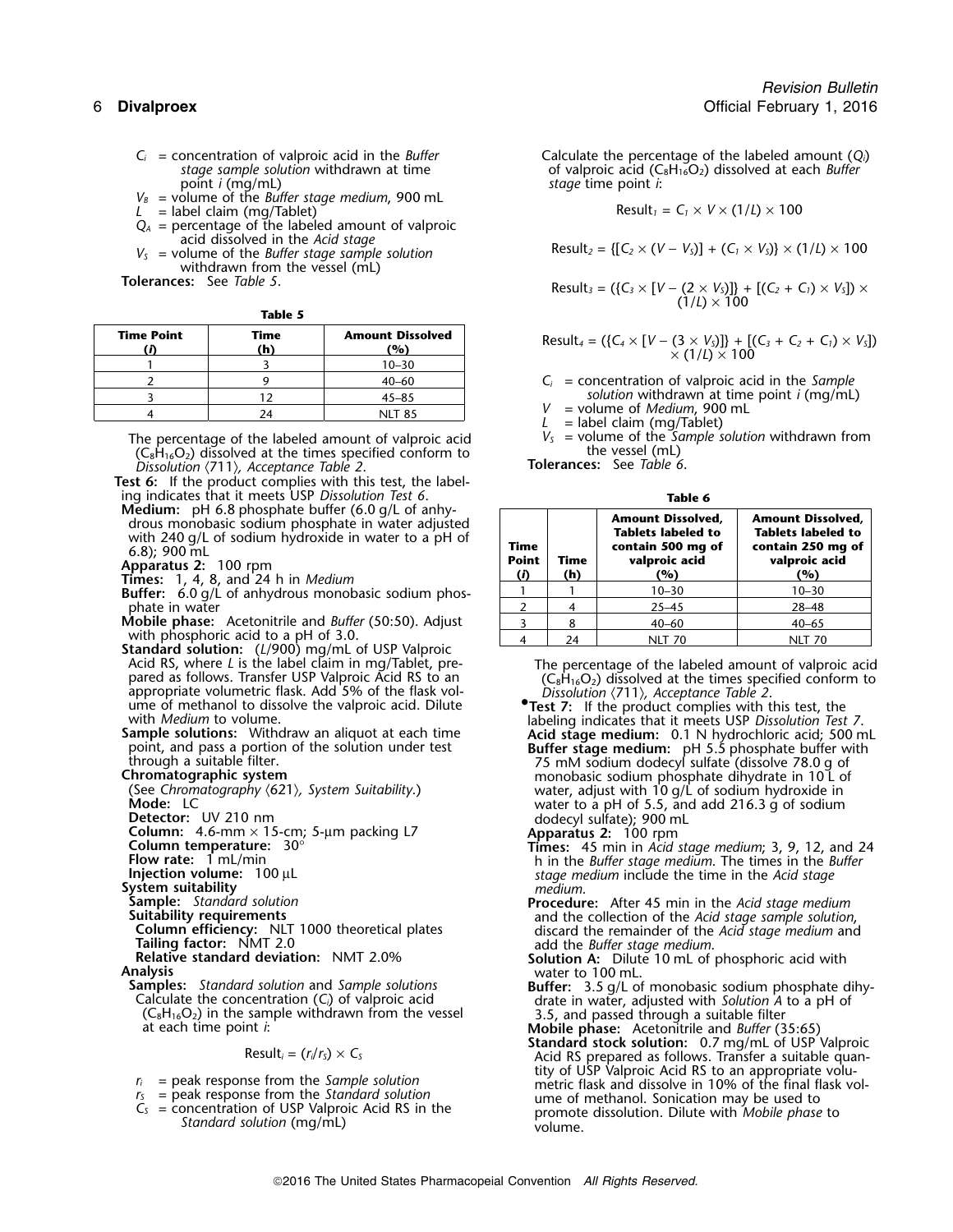**Standard solution:** 0.14 mg/mL of USP Valproic Acid Calculate the percentage of the labeled amount of RS from the Standard stock solution in Mobile phase valproic acid (C<sub>8</sub>H<sub>16</sub>O<sub>2</sub>) dissolved at each *Buffer sto* passed through a suitable filter of 0.45-um pore size **Acid stage sample solution:** Withdraw a 10.0-mL ali-

quot at the time point, and pass a portion of the  $\qquad \qquad$  Result<sub>*1*</sub> = [*C<sub>1</sub>* × *V<sub>B</sub>* × (1/*L*) × 100] + *Q*<sub>*A*</sub> solution under test through a suitable filter of 0.45 µm pore size.

10.0-mL aliquot at each time point, and pass a portion of the solution under test through a suitable filter. Replace the 10.0-mL aliquot withdrawn for analy-<br>sis with a 10.0-mL aliquot of *Buffer stage medium*.

**Buffer stage sample solutions acid:** Dilute 5 mL of *Buffer stage sample stock solutions* with *Mobile phase* to 20 mL and pass through a

**For Tablets labeled to contain 250 mg of valproic** *stage sample solu stage sample solu* **acid:** Dilute 5 mL of *Buffer stage sample stock solu maginal point i* (mg/mL) tions with *Mobile phase* to 10 mL and pass through a *V<sub>B</sub>* = volume of the *Buffer stage medium*, 900 mL suitable filter of 0.45-µm pore size. <br> *L* = label claim (mg/Tablet)

**Injection volume:** 50 µL

**Run time:** NLT 2.5 times the retention time of val- **Table 7** proic acid

Calculate the percentage of the labeled amount ( $Q_A$ ) of valproic acid ( $C_8H_{16}O_2$ ) dissolved in the *Acid stage*:

- 
- 
- 

Calculate the concentration (C<sub>i</sub>) of valproic acid<br>  $(C_8H_{16}O_2)$  in the sample withdrawn from the vessel<br>
at each *Buffer stage* time point *i*: **Buffer A:** 0.5 g/L of citric acid and 4 g/L of dibasic<br>
Buffer A: 0.5 g/

$$
Result_i = (r_i/r_s) \times C_s \times D
$$

- *solution* with phosphoric acid to a pH of 7.4
- *<sup>r</sup>* **Buffer C:** *Buffer A* and *Buffer B* (50:50) *<sup>S</sup>* = peak response from the *Standard solution*
- 
- *D* = dilution factor between the *Buffer stage sample*<br>solution and the *Buffer stage sample stock*

valproic acid (C<sub>8</sub>H<sub>16</sub>O<sub>2</sub>) dissolved at each *Buffer stage* time point *i*:

**Buffer stage sample stock solutions:** Withdraw a Result<sub>2</sub> = { $[(C_2 \times V_8) + (C_1 \times V_5)] \times (1/L) \times 100$  +  $Q_A$ 

Result<sub>3</sub> = (
$$
\{(C_3 \times V_8) + [(C_2 + C_1) \times V_5]\} \times (1/L) \times 100
$$
)  
+  $Q_A$ 

**For**  $\text{Result}_4 = (\{ (C_4 \times V_B) + [ (C_3 + C_2 + C_1) \times V_3] \} \times (1/L) \times 100) + Q_4$ 

 $S_i$  = concentration of valproic acid in the *Buffer*<br>*stage sample solution* withdrawn at time

suitable filter of 0.45-µm pore size.<br>
Chromatographic system<br>
Chromatography (621), System Suitability.)<br>
Mode: LC<br>
Mode: LC<br>
Mode: LC<br>
Mode: LC<br>
Mode: LC<br>
Mode: LC<br>
Mode: LC<br>
Mode: LC<br>
Mode: LC<br>
Mode: LC<br>
Mode: LC<br>
Mode

| projc acid                                                                                                                                                           |  | нимс 7      |                                                                                                    |                                                                                                    |  |
|----------------------------------------------------------------------------------------------------------------------------------------------------------------------|--|-------------|----------------------------------------------------------------------------------------------------|----------------------------------------------------------------------------------------------------|--|
| System suitability<br><b>Sample:</b> Standard solution<br>Suitability requirements<br><b>Tailing factor: NMT 2.0</b><br><b>Relative standard deviation: NMT 2.0%</b> |  | Time<br>(h) | <b>Amount Dissolved,</b><br><b>Tablets labeled to</b><br>contain 500 mg of<br>valproic acid<br>(%) | <b>Amount Dissolved,</b><br><b>Tablets labeled to</b><br>contain 250 mg of<br>valproic acid<br>(%) |  |
| Analvsis                                                                                                                                                             |  |             | $10 - 35$                                                                                          | $18 - 38$                                                                                          |  |
| <b>Samples:</b> Standard solution, Acid stage sample solu-                                                                                                           |  |             | $35 - 55$                                                                                          | $47 - 72$                                                                                          |  |
| tion, and Buffer stage sample solutions                                                                                                                              |  | 12          | $45 - 65$                                                                                          | $55 - 90$                                                                                          |  |
| Calculate the percentage of the labeled amount $(Q_A)$                                                                                                               |  | 24          | <b>NIT 80</b>                                                                                      | NIT 80                                                                                             |  |

Result =  $(r_U/r_S) \times C_S \times V_A \times (1/L) \times 100$ <br>Result =  $(r_U/r_S) \times C_S \times V_A \times (1/L) \times 100$  (C<sub>8</sub>H<sub>16</sub>O<sub>2</sub>) dissolved at the times specified conform to<br>Dissolution  $\langle 711 \rangle$ , Acceptance Table 2.

 $r_U$  = peak response from the Acid stage sample<br>
solution<br>  $r_S$  = peak response from the Standard solution<br>  $r_S$  = concentration of USP Valproic Acid RS in the<br>  $r_S$  = concentration of USP Valproic Acid RS in the<br>  $r_S$  =  $V_A$  = concentration of USP Valproic Acid RS in the<br>
Standard solution (mg/mL)<br>  $V_A$  = volume of the Acid stage medium, 500 mL<br>
and 6.9 g/L of monobasic sodium phosphate dihy-<br>
and 6.9 g/L of monobasic sodium phosphate di

- 
- Buffer B: 6.8 g/L of monobasic potassium phosphate *r<sub>i</sub>* = peak response from the *Buffer stage sample* and 1.7 g/L of sodium hydroxide in water adjusted solution

 $C_s$  = concentration of USP Valproic Acid RS in the **Mobile phase:** Acetonitrile and *Buffer C* (30:70) ad-<br>*Standard solution* (mg/mL) standard solution (mg/mL) standard solution (mg/mL) justed with phosphoric acid to a pH of 3.0<br>**Standard solution:** (L/900) mg/mL of USP Valproic

*solution* and the *Buffer stage sample* stock the action of Acid RS prepared as follows. Transfer a suitable quan-<br>- tity of USP Valproic Acid RS to an appropriate volumetric flask and dissolve in 50% of the final volume of *Medium*. Sonication may be used to promote dissolution. Dilute with *Medium* to volume.

**Sample solutions:** Pass a portion of the solution under test through a suitable filter of 0.45-µm pore size. Replace with the same volume of *Medium.* **Chromatographic system**

(See *Chromatography* 〈621〉*, System Suitability*.)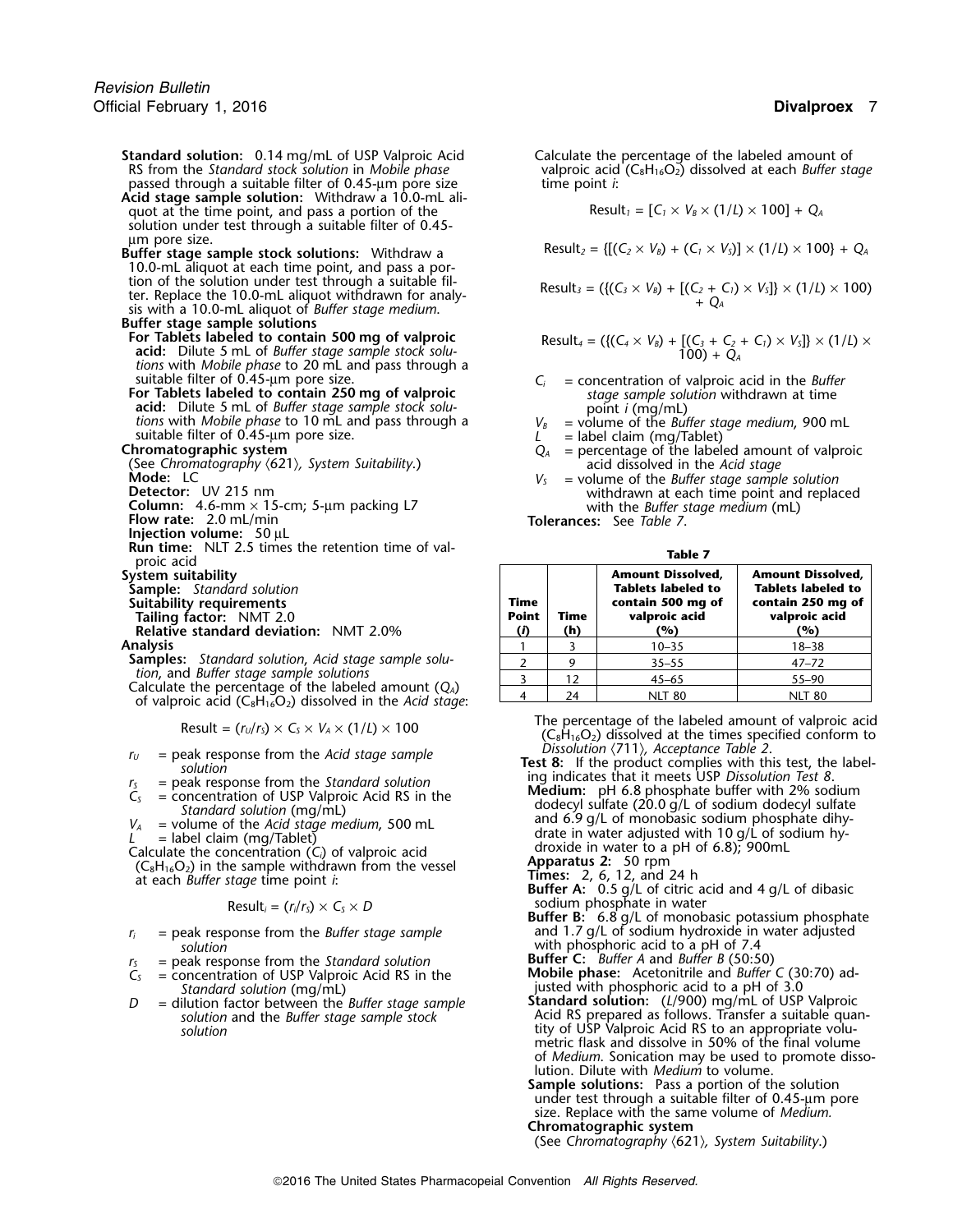**Samples:** *Standard solution* and *Sample solutions* **Chromatographic system**<br>Calculate the concentration (C<sub>i</sub>) of valproic acid **Chromatography (S21)**, System *Suitability*.) Calculate the concentration (*C*<sub>*i*</sub>) of valproic acid (See *Chromatography C<sub>8</sub>H<sub>16</sub>O<sub>2</sub>) in the sample withdrawn from the vessel Mode: LC*  $(C_8H_{16}O_2)$  in the sample withdrawn from the vessel at each time point *i*:

**Run time:** NLT 1.1 times the retention time of val-<br>proic acid

$$
Result_i = (r_i/r_s) \times C_s
$$

- 
- $r_5$  = peak response from the *Standard solution*<br>  $C_5$  = concentration of USP Valproic Acid RS in the<br> *Standard solution* (mg/mL)<br>
Calculate the percentage of the labeled amount of **Suitability**<br>
Calculate the percent

valproic acid (C<sub>8</sub>H<sub>16</sub>O<sub>2</sub>) dissolved at each time point **Tailing factor:** NMT 2.0<br>*i*: **Relative standard doviat** 

$$
Result_1 = C_1 \times V \times (1/L) \times 100
$$

$$
Result_2 = [(C_2 \times V) + (C_1 \times V_5)] \times (1/L) \times 100
$$

 $Result_3 = \{ (C_3 \times V) + [(C_2 + C_1) \times V_5] \} \times (1/L) \times 100$ 

Result<sub>4</sub> = {
$$
(C_4 \times V)
$$
 +  $[(C_3 + C_2 + C_1) \times V_5]$ } ×  $(1/L) \times$   
\n100\n
$$
r_S = peak response from the Standard solution\n
$$
C_S = peak response from the Standard solution\n
$$
C_S = peak response from the Standard solution\n
$$
C_S = peak response from the Standard solution
$$
$$
$$
$$

- *C<sub>i</sub>* = concentration of valproic acid in the *Sample* Calculate the percentage of the labeled amount of *solution* withdrawn at time point *i* (mg/mL) valproic acid (C<sub>8</sub>H<sub>16</sub>O<sub>2</sub>) dissolved at each time poi
- *V* = volume of *Medium*, 900 mL *i*:
- $L =$  label claim (mg/Tablet)
- $V_5$  = volume of the *Sample solution* withdrawn at each time point and replaced with *Medium*<br> **Tolerances:** See *Table 8*.

|                                                                                             | <b>Amount Dissolved</b><br>'%) | Time | <b>Time Point</b> |  |
|---------------------------------------------------------------------------------------------|--------------------------------|------|-------------------|--|
|                                                                                             | $10 - 35$                      |      |                   |  |
| Result <sub>4</sub> = $({C_4} \times [V - (3 \times V_5)]) + [0 \times (1/L) \times (100))$ | $35 - 60$                      |      |                   |  |
|                                                                                             | $55 - 90$                      |      |                   |  |
| = concentration of valproic ad<br>colution with drawn at time                               | NLT 80                         |      |                   |  |

The percentage of the labeled amount of valproic acid  $V =$  volume of the *Medium*, 900 mL<br>  $(C_8H_{16}O_2)$  dissolved at the times specified conform to  $L =$  label claim (mg/Tablet)<br> *V<sub>S</sub>* = volume of the *Sample solution v* 

**Test 9:** If the product complies with this test, the **The complication of the product complies with this test, the <b>Tolerances:** See *Table 9*.<br>Iabeling indicates that it meets USP *Dissolution Test 9*. **Tolerances:** See **Medium:** pH 6.8 phosphate buffer with 75 mM sodium dodecyl sulfate [130 g/L of sodium dodecyl sul- **Table 9** sodium phosphate in water adjusted with 5 N hydro-<br>chloric acid or 5 N sodium hydroxide to a pH of 6.8<br>and then degassed) (17:83)]; 900 mL

**Mode:** LC **Apparatus 2:** 100 rpm, with spiral sinkers **Detector:** UV 210 nm **Times:** 2, 8, 12, and 24 h **Column:** 3.9-mm × 15-cm; 4-µm packing L11 **Buffer:** 2, 8, 12, and 24 h<br> **Column:** 3.9-mm × 15-cm; 4-µm packing L11 **Buffer:** 6.8 g/L of monobasic potassium phosphate in<br>
Water adjusted with phosphoric acid to a pH of 2.2 **Column temperature:**  $30^{\circ}$ <br> **Column temperature:**  $30^{\circ}$ <br> **Column temperature:**  $30^{\circ}$ <br> **Column temperature:**  $30^{\circ}$ <br> **Column temperature:**  $30^{\circ}$ **Flow rate:** 1.2 mL/min and passed through a suitable filter and passed through a suitable filter and passed through a suitable filter and passed through a suitable filter and passed through a suitable filter and passed th **Indile phase:** Methanol, acetonitrile, and *Buffer* (50:10:40) proic acid **Standard solution:** (*L*/900) mg/mL of USP Valproic **System suitability** Acid RS prepared as follows. Transfer a suitable quan-**Sample:** *Standard solution* tity of USP Valproic Acid RS to an appropriate volu-**Suitability requirements**<br> **Suitability requirements**<br> **Suitability requirements**<br> **Suitability requirements**<br> **Suitability requirements**<br> **Suitability requirements**<br> **Suitability requirements**<br> **Suitability requirements Tailing factor:** NMT 2.0 **of acetonitrile. Dilute with** *Medium* **to volume.**<br>**Relative standard deviation:** NMT 2.0% **Sample solution:** Pass a portion of the solutio **Relative standard deviation:** NMT 2.0% **Sample solution:** Pass a portion of the solution under test through a suitable filter.<br>**Chromatographic system** Detector: UV 210 nm **Column:** 4.6-mm × 15-cm; 5-µm packing L7 Result*<sup>i</sup>* = (*<sup>r</sup>i*/*<sup>r</sup>S*) <sup>×</sup> *<sup>C</sup><sup>S</sup>* **Flow rate:**<sup>1</sup> mL/min **Injection volume:** 10 µL *<sup>r</sup><sup>i</sup>* = peak response from the *Sample solution* **Run time:** NLT 1.1 times the retention time of val*i*: **Relative standard deviation:** NMT 2.0% **Analysis** Result*<sup>1</sup>* <sup>=</sup>*C<sup>1</sup>* <sup>×</sup> *<sup>V</sup>* <sup>×</sup> (1/*L*) ×<sup>100</sup> **Samples:** *Standard solution* and *Sample solution* Calculate the concentration (*Ci*) of valproic acid  $\times$  (1/*L*)  $\times$  100  $(C_8H_{16}O_2)$  in the sample withdrawn from the vessel at each time point *i*:

$$
Result_i = (r_i/r_s) \times C_s
$$

*<sup>r</sup><sup>i</sup>* = peak response from the *Sample solution*

- 
- *Standard solution* (mg/mL)

valproic acid (C<sub>8</sub>H<sub>16</sub>O<sub>2</sub>) dissolved at each time point *i*:

$$
Result_1 = C_1 \times V \times (1/L) \times 100
$$

 ${\sf Result}_{2} = \{[C_{2} \times (V - V_{S})] + (C_{1} \times V_{S})\} \times (1/L) \times 100$  '?>

Table 8

\n
$$
\text{Result}_3 = (\{C_3 \times [V - (2 \times V_5)]\} + [(C_2 + C_1) \times V_5]) \times (1/\text{times}) \times (1/\text{times})
$$

<sup>1</sup> <sup>2</sup> 10–35 Result*<sup>4</sup>* = ({*C<sup>4</sup>* <sup>×</sup> [*V* <sup>−</sup> (3 <sup>×</sup> *VS*)]} + [(*C3*<sup>+</sup>*C2*<sup>+</sup>*C1*) <sup>×</sup> *VS*])

 $C_i$  = concentration of valproic acid in the *Sample solution* withdrawn at time point *i* (mg/mL)  $V$  = volume of the *Medium*, 900 mL

- 
- 
- *Dissolution* (711), *Acceptance Table 1*. (RB 1-Aug-2015)<br>
 Test 9: If the product complies with this test, the each time point *i* (mL)

|  |  |  | $\mathbf{r}$ |  |  |
|--|--|--|--------------|--|--|
|--|--|--|--------------|--|--|

| <b>Time Point</b><br>'N. | Time<br>/ ト' | <b>Amount Dissolved</b><br>(°) |
|--------------------------|--------------|--------------------------------|
|                          |              |                                |
|                          |              |                                |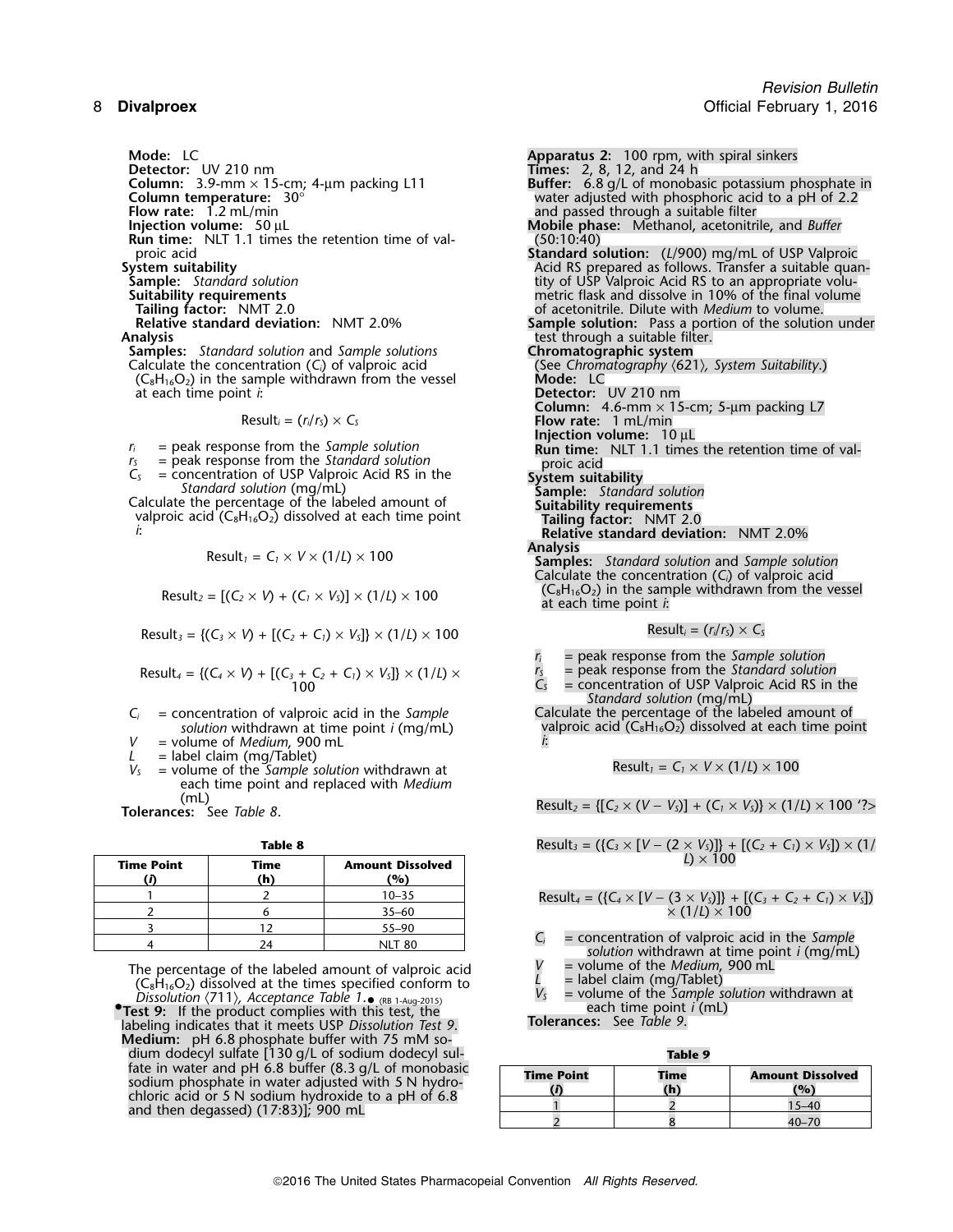|  | Table 9 (Continued) |
|--|---------------------|
|  |                     |

| of valproic acid ( $C_8H_{16}O_2$ ) dissolved in the Ad          | <b>Amount Dissolved</b> | <b>Time</b> | <b>Time Point</b> |
|------------------------------------------------------------------|-------------------------|-------------|-------------------|
| Result = $(r_U/r_S) \times C_S \times V \times (1/L) \times 100$ | (0)                     | (h)         |                   |
|                                                                  | $50 - 85$               |             |                   |
| = peak response from the Acid stage sam                          | <b>NLT 70%</b>          |             |                   |

- The percentage of the labeled amount of valproic acid  $(C_8H_{16}O_2)$  dissolved at the times specified conform to  $(C_8H_{16}O_2)$  dissolved at the times specified conform to *solution*<br>*Dissolution* (711), *Acceptance Table*
- Dissolution (11), Acceptance lable 2.<br>
Test 10: If the product complies with this test, the la-<br>
beling indicates that it meets USP Dissolution Test 10.<br>
Acid stage standard solution (mg/mL)<br>
Acid stage medium: 0.1 N hydr
- Acid stage medium: 0.1 N hydrochloric acid,<br>
degassed; 500 mL<br>
Buffer stage medium: pH 5.5 phosphate buffer with<br>
T5 mM sodium dodecyl sulfate (21.6 g/L of sodium<br>
dodecyl sulfate, 6.9 g/L of monobasic sodium phos-<br>
dodec phate, and 0.12 g/L of sodium hydroxide in water adjusted with dilute phosphoric acid or dilute sodium

- **Times:** 45 min in *Acid stage medium*; 3, 9, and 15 h *<sup>r</sup><sup>S</sup>* = peak response from the *Buffer stage standard* in *Buffer stage medium*. After 45 min in the *Acid stage solution medium,* discard the excess *Acid stage medium* and use *C<sub>S</sub>* = concentration of USP Valproic Acid RS in the the same Tablets in the *Buffer stage standard solution* (mg/mL) the same Tablets in the *Buffer stage medium*. The time *Buffer stage standard solution* (mg/mL) in the *Buffer stage medium* does not include the time in the Acid stage medium.
- **Buffer A:** 0.5 g/L of citric acid and 0.4 g/L of anhy- *i*: drous dibasic sodium phosphate in water
- Buffer B: 6.8 g/L of monobasic potassium phosphate and 1.7 g/L of sodium hydroxide in water adjusted with diluted phosphoric acid to a pH of 7.4
- (50:25:25). Adjust with diluted phosphoric acid to pH
- 3.0.<br> **Acid stage standard solution:** (L/5000) mg/mL of<br>
USP Valproic Acid RS in *Medium* where L is the label<br>
claim of valproic acid in mg/Tablet<br>
Cincondentration of valproic acid in the *Buffer*
- 
- 
- claim of valproic acid in mg/Tablet<br>
Buffer stage sample solution: (1/900) mg/mL of<br>
USP Valproic Acid RS in Medium where L is the label<br>
claim of valproic acid in mg/Tablet<br>
claim of valproic acid in mg/Tablet<br>
claim of

- 
- 
- **Column:** UV 210 nm<br> **Column:** 4.6-mm × 25-cm; 5-µm packing L1<br> **Flow rate:** 1.8 mL/min
- **Ilow rate:** 1.8 mL/min<br>**Injection volume:** 50 µL
- 
- **Run time:** NLT 2 times the retention time of valproic **(***i***) (h) (%)** acid 1 3 15–40 and 1 3 15–40 and 1 3 15–40 and 1 3 15–40 and 1 3 15–40 and 1 3 15–40 and 1  $\,$

**System suitability**<br> **Samples:** *Acid stage standard solution* and *Buffer*<br> *stage standard solution*<br> **Suitability requirements** 

- 
- 
- **Relative standard deviation:** NMT 2.0%, Acid **CONITY OF**<br>
stage standard solution and *Buffer stage standard* **contained by the requirements** *solution*

standard solution, Acid stage sample solution, and<br>Buffer stage sample solution **controlled by the stage of the set is** extreme to the **controlled** room temperature.

Calculate the percentage ( $Q_A$ ) of the labeled amount of valproic acid (C<sub>8</sub>H<sub>16</sub>O<sub>2</sub>) dissolved in the *Acid stage*:

$$
Result = (rU/rS) \times CS \times V \times (1/L) \times 100
$$

- $r_U$  = peak response from the *Acid stage sample solution*
- 
- 
- 
- 

$$
Result_i = (r_i/r_s) \times C_s
$$

- hydroxide to a pH of 5.5); 900 mL *<sup>r</sup><sup>i</sup>* = peak response from the *Buffer stage sample* **Apparatus 2:** 100 rpm<br>**Times:** 45 min in Acid stage medium; 3, 9, and 15 h solution *r<sub>s</sub>* = peak response from the Buffer stage standard
	-

valproic acid (C<sub>8</sub>H<sub>16</sub>O<sub>2</sub>) dissolved at each time point<br>*i*:

$$
Result_1 = [C_1 \times V \times (1/L) \times 100] + Q
$$

**Mobile phase:** Acetonitrile, *Buffer A*, and *Buffer B* Result<sub>2</sub> = { $[(C_2 \times V) + (C_1 \times V_5)] \times (1/l) \times 100$  + *Q<sub>A</sub>* 

- -
- 
- 
- 

| <b>Time Point</b> | Time<br>'n, | <b>Amount Dissolved</b><br>$\mathbf{O}_0$ |
|-------------------|-------------|-------------------------------------------|
|                   |             |                                           |
|                   |             | $40 - 70$                                 |
|                   |             |                                           |

**Suitability requirements**<br> **The percentage of the labeled amount of valproic acid**<br> **The percentage of the labeled amount of valproic acid**<br> **The percentage of the labeled amount of valproic acid**<br> **C**<sub>S</sub>H<sub>16</sub>O<sub>2</sub>) disso

- **Analysis ADDITIONAL REQUIREMENTS Samples:** *Acid stage standard solution*, *Buffer stage* **<sup>P</sup>ACKAGING AND STORAGE:** Preserve in well-closed con
	- the labeling states the *Dissolution* test used only if *Test 1* is not used.